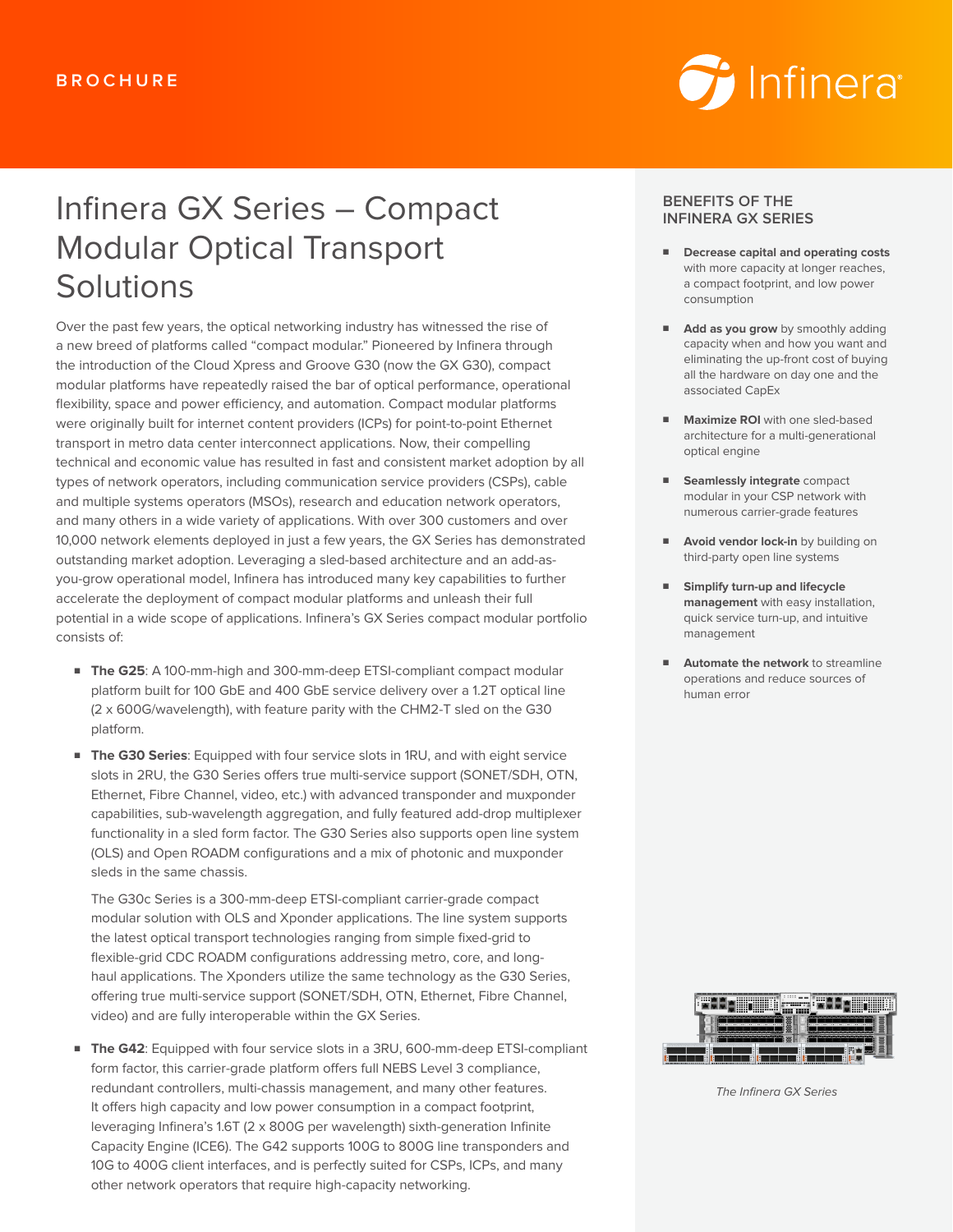

Figure 1: The next generation of compact modular platforms

# **THE BENEFITS OF INFINERA'S GX SERIES**

The significant business and operational benefits of Infinera's GX Series can be summarized as follows:

- **Multi-generational pay-as-you-grow mode of operation**: The sled-based design allows network operators to eliminate the up-front cost of buying all the hardware on day one and the associated CapEx. Network operators can add capacity and change configuration through sleds when and how they want to, while scaling horizontally by adding new sleds and vertically through the addition of new chassis in a pay-as-you-grow operational model. Moreover, Infinera's game-changing Instant Bandwidth capacity activation model enables the quick, easy, and remote addition or modification of capacity without truck rolls. Instant Bandwidth enables a perfect match between the timing of CapEx and service revenue, thus accelerating time to revenue from months to minutes, and reduces OpEx by streamlining operations and eliminating truck rolls. Moreover, the GX Series platforms are designed to support multiple generations of optical engines, thus maximizing network operators' return on investment.
- **Carrier-grade features**: Many platforms in Infinera's compact modular portfolio are designed to be carrier-grade. Key features such as NEBS Level 3 compliance, hot-swappable redundant controllers, multi-chassis control, AC/DC power supplies, and the ability to fit into 300-mm or 600-mm ETSI racks allow seamless deployment and integration into CSP networks, thus widening the application scope in various parts of the network.
- **Significantly reduced transport costs**: The Groove G30 (now GX G30) disrupted the optical industry with its sled-based architecture, offering high port density in a compact footprint with low power consumption. Infinera builds upon this success by offering a complete portfolio of compact modular platforms and leverages ICE6 to further decrease capital and operating costs with more capacity at longer reach, C+L-band support, compact footprint, low power consumption, and better spectral efficiency. The ICE6 sled design also reduces sparing costs, as the same module can be utilized in a wide variety of applications in metro, regional, long-haul, and submarine networks.
- **Open and disaggregated principles**: The GX Series is built around the principles of hardware disaggregation, open standards (e.g., OpenDaylight, Open ROADM, OpenConfig, etc.), and open APIs with standard YANG models, which further facilitates multivendor interoperability and prevents vendor lock-in. Moreover, a next-generation microservices-based software framework allows network operators to selectively deploy the microservices (e.g., path computation engine, etc.) they need, thus accelerating feature development, speeding up software upgrades, improving software scalability, and significantly improving user experience.
- **Simplified turn-up and lifecycle management**: With the goal of having traffic up and running within minutes, Infinera's compact modular platforms have been designed from the ground up to allow easy installation, quick service turn-up, and intuitive management, as well as proven, easy integration into third-party line systems.
- **Built for automation**: The GX Series supports numerous features and capabilities to automate tasks, streamline operations, and eliminate sources of human error. Such features include declarative configuration management, streaming telemetry (gRPC, gNMI), open APIs, and standards-based YANG models. Support for extensible NOS application agents enhances analytics while enabling better network-wide performance monitoring.